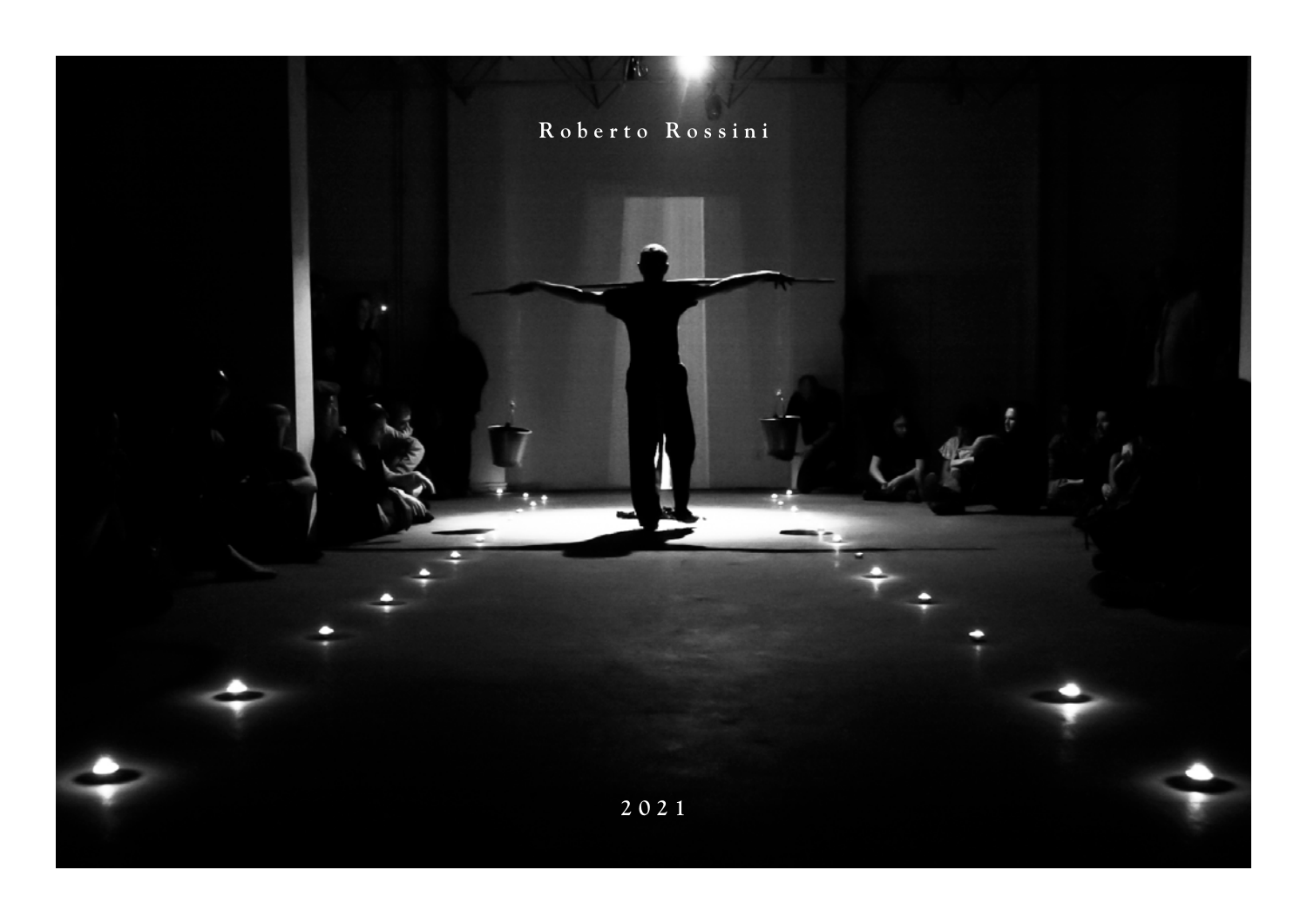

**Roberto Rossini** 1950 Vive e lavora a Genova Lives and works in Genoa, Italy Dalla metà degli anni '70 è uno dei protagonisti della scena italiana della performance art. Nei primi anni '80 è stato tra i fondatori del Centro UH!, realizzando performance, trasmissioni sperimentali di drammaturgia radiofonica per la RAI, interventi di videoarte e curando la direzione artistica della rivista *UH!* . Ha partecipato a rassegne internazionali, con

eventi ambientati spesso in spazi atipici come edifici industriali e storici, luoghi di culto e di cura, spazi urbani defunzionalizzati, ambienti naturali.

Ha approfondito le radici antropologiche della ricerca performativa attraverso la conoscenza diretta delle culture e delle arti tradizionali. Realizza lavori di videoarte, legati ai processi dell'inconscio, ha tenuto workshop e conferenze sulla performance e sulla comunicazione multimediale.

Ha collaborato con il Museo d'Arte Contempo ranea di Villa Croce di Genova con performance, mostre e progetti di didattica. È membro della Direzione artistica di Art Action International Performance Art Festival di Monza. Docente all'Istituto per le Arti Tradizionali - Museo delle Culture del Mondo di Genova, all'Istituto Europeo di Design di Milano e all'Accademia di Belle Arti di Genova. Nel 2012 ha pubblicato il libro *La performance tra arte, mito, rito e gioco*, edizioni Utopia production e nel 2015 è stato coautore di *Italian Performance Art*, edizioni Sagep. From the mid-70s is one of the significant presence of the Italian performance art. In the early 80s was one of the founders of the Centro UH!, making performance, experimental radio-drama for RAI broadcasts, work of video and taking care of the direction of the *UH!* magazine. He has participated in international festivals, with events staging in atypical areas such as industrial plants, historical buildings, religious temples and natural or defunctionalized environments. He deepened the anthropological roots of performative research by getting in touch with native cultures and through many seminars on corporal research. Realized video-art works dealing with the processes of the unconscious mind and given lectures and leaded workshops on the subjects of performance and multimedial communication. He has collaborated with the Museum of Contemporary Art Villa Croce in Genoa with performances, exhibitions and educational projects. He was a member of the Artistic Direction of Art Action International Performance Art Festival of Monza, professor of Performance Art Theory at the Traditional Arts Institut - Museum of World Cultures of Genoa. He teaches at Istituto Europeo di Design in Milan and at Accademia di Belle Arti of Genoa. In 2012 he published the book *The performan ce art: myth, ritual and play*, edited by Utopia production, and in 2015 co-published *Italian Performance Art*, edited by Sagep.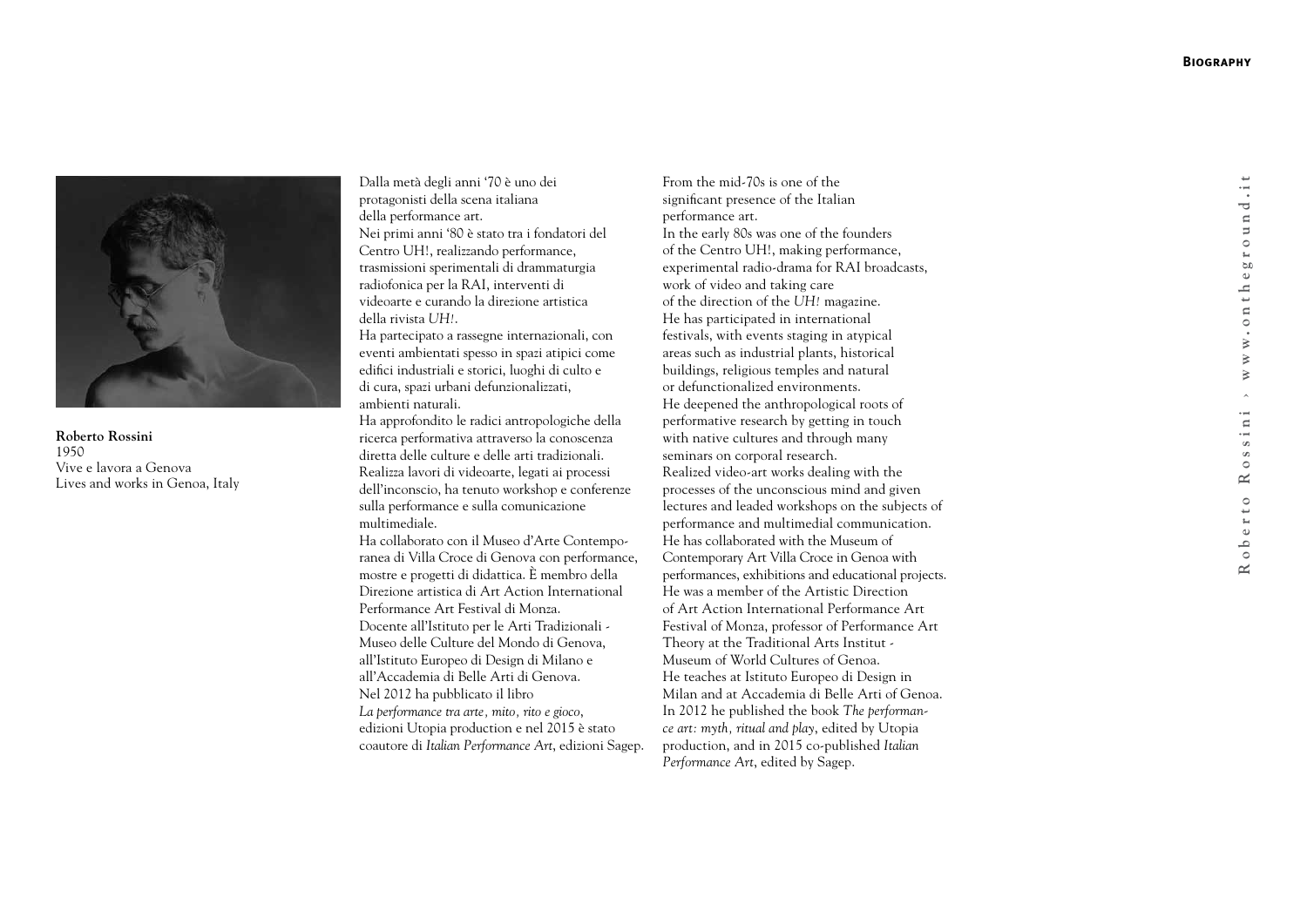## **2021**

Il respiro dell'arte curated by Virginia Monteverde and Luca Rezzolla Breed Art Studios, Amsterdam (NL) *Gestures* performance

Ad Corpus curated by Virginia Monteverde Biblioteca Universitaria, Genova *Profano* performance

Segrete - tracce di memoria curated by Virginia Monteverde Antiche carceri della Torre Grimaldina Palazzo Ducale, Genova  *Godless* performance

## **2020**

 Videomonografie d'artista 5 Liupirogi e Pagiopa, Viserba di Rimini curated by Liuba  *V-Topie* solo video exhibition

Riappropriazione Beach of Lega Navale Italiana, Quinto, Genoa curated by Francesca Fini  *Here he is! (alter ego)* performance

 Campi creativi Casa Luft, Torino curated by Francesca Cinalli *Il corpo rituale* workshop

#### **2019**

Biennale Le latitudini dell'arte - Olanda/Italia curated by Virginia Monteverde Palazzo Ducale, Genoa collective exhibition

MACRO Asilo, Rome *Dialogue (alter ego)* performance

**2018** ZAZ Festival Shelter 209 Tel Aviv, Arad e Negev Desert (IL) Tamar Raban artistic director *Coexist (alter ego)* performance

Etherea II - No Limits Rassegna d'Arte Contemporanea Multimediale curated by Viana Conti, Derrick de Kerckhove, Virginia Monteverde Mediateca di Santa Teresa, Milan *Real Time* video Chi ha paura dell'arte contemporanea? Galleria Entr'acte, Genoa curated by S. Ricaldone e G. Galletta collective exhibition

NoPlace 4 Ex Ceramica Vaccari, Santo Stefano di Magra *Niente (alter ego)* performance

Hotello, somnia et labora Triennale di Milano, Milan *Pesanervi (alter ego)* performance

UnimediaModern Contemporary Art, Genoa *Fragments* solo exhibition

Moving Bodies Festival Teatro Espace, Turin *Preludio (alter ego)* performance

## **2017**

 COFFI Festival KühlhausBerlin, Berlin (D) (curated by Daniela Marcozzi) *Locus Solus* performance

 Performance Art TV curated by Francesca Fini Palazzo Reale, Genoa *Locus Solus* performance in streaming

 Locus Métropole 8 curated by Michel Collet La Kunsthalle - Mulhouse (F) *Locus Solus*  performance

#### **2016**

Situazioni - Logiche performative a Genova negli anni '70 Galleria Entr'acte, Genoa curated by Sandro Ricaldone collective exhibition

 Help Yourself curated by Matteo Guarnaccia Teatro OutOff, Milan *Locus Solus* performance

 Ben Patterson's Memorial Day curated by Caterina Gualco UnimediaModern Contemporary Art, Genoa *Dr. Ben* performance

 Live Action curated by Jonas Stampe Göteborg, Skövde (S) *Locus Solus* performance

 Keep the process warm une exposition sur la Performance Art curated by Marc Giloux Résidence du Fort Montauban, Montauban (F) *Zeitgeist* - documentation collective exhibition

## **2015**

 Art Action 13 curated by Nicola Frangione Urban Center, Monza *Locus Solus* performance

 Marcel Duchamp & John Cage Les grands trans-parents Archivio Emily Harvey, Venice collective exhibition

## **2014**

 Galleria d'Arte Moderna, Genoa *Magnum Chaos* video

 Palazzo Ducale, Genoa *Zeitgeist* performance

 UnimediaModern Contemporary Art, Genoa *Indifference/Reference* solo exhibition

**2013** tpa torinoPERFORMANCEART curated by Manuela Macco GreenBOX, Turin *Zeitgeist* performance

#### **2012**

 Interakcje XIV curated by Gordian Piec ODA Gallery, Piotrków Trybunalski (PL) *Zeitgeist* performance

#### **2011**

 Corpi esposti Palazzo Borgatta, Rocca Grimalda (Al) *Zeitgeist* performance

 Correnti Nomadi Circolo Poetico Correnti, Crema (Cr) *Enten Hitti* video

### **2010**

Museo d'Arte Contemporanea Villa Croce, Genoa *Ristabilire il disordine Il Centro Uh! agli inizi degli anni '80* retrospective exhibition

 Art Action 8 Villa Reale, Monza *La danza dell'anatomia* lecture

 Chiesa di Sant'Agostino, Genoa *Zeitgeist* performance

 Fama\_fame Wankdorf Center, Berna (CH) *Zeitgeist* video

 La voce del corpo curated by Bruno Freddi Spazio Opera De André, Osnago (Lc) *Zeitgeist* performance